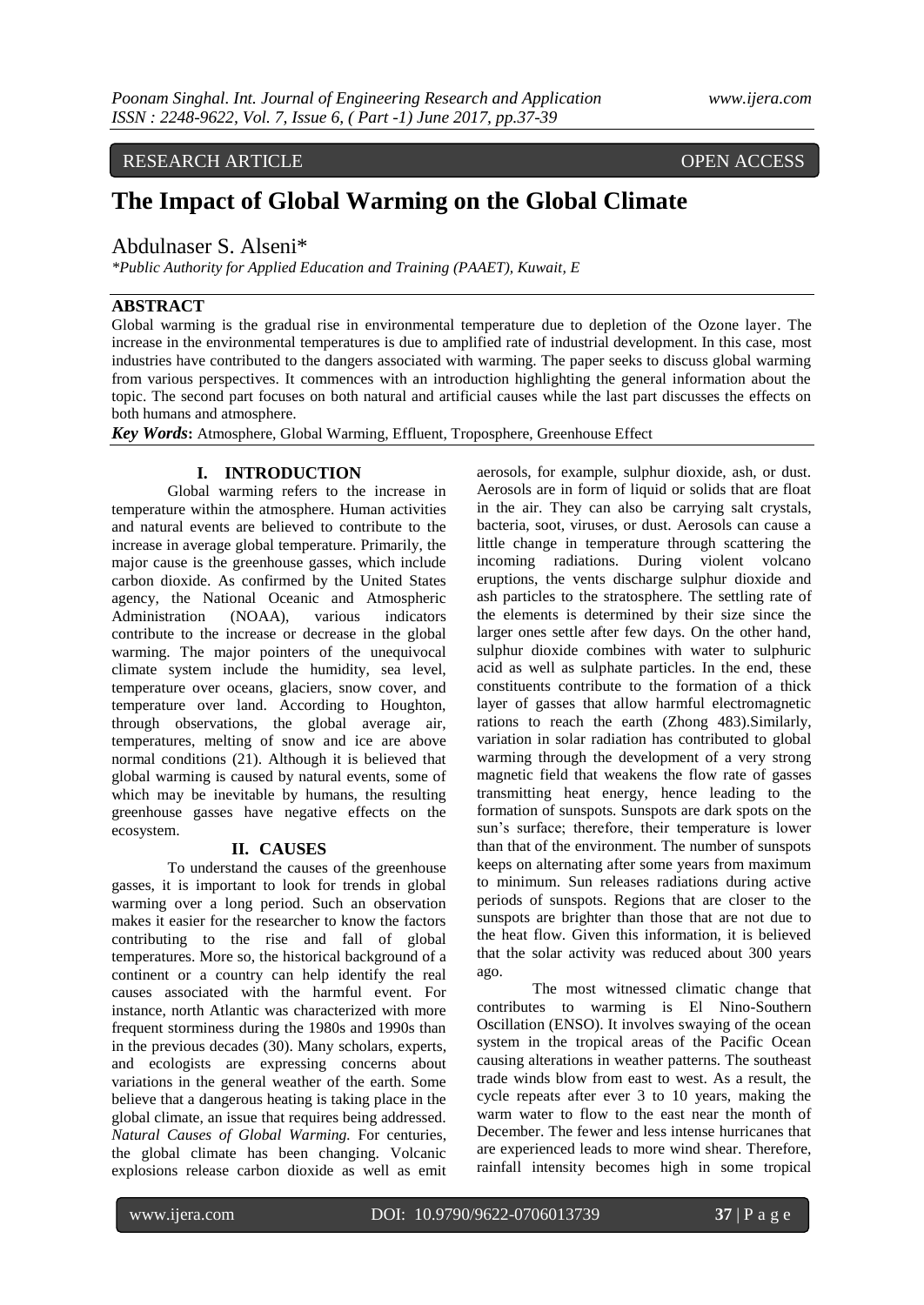countries causing floods.*Human causes of global warming.* Growth in the number of industries has led to increased greenhouse gas emissions. For instance, during wastewater treatment and other industrial operations, greenhouse gasses are emitted into the atmosphere. The gasses include carbon dioxide, methane, among others (Holmen 2). Among them, carbon dioxide is the most plentiful. The gas is heavy, odourless, non-combustible and colourless. It is produced either indirectly because of fossil fuel burning, or directly due to respiratory processes living organisms contained in the wastewater. The latter case does not contribute to an increased carbon dioxide concentration to the atmosphere and its measurements may be negligible. Indirect emission is associated with wastewater transportation, various treatment processes, residual management, disposal, and pumping procedures. The main factor is the use of organic wastewater treatment, aerobic or anaerobic treatment technology, electricity used, and sludge processing.

#### **III. IMPACTS**

*Greenhouse Effect.* Following the high accumulation of gas residues in the lower zone of the atmosphere, it is possible for harmful sun radiations to traverse the Ozone layer. Within this troposphere complex, mixture of gasses known as greenhouse gasses keeps increasing. Consequently, when the sunlight reaches the earth, some of it is transformed to heat energy. In turn, greenhouse gasses trap some of the high temperature produced and retain it near the earth's surface. The world becomes heated up, and both plants and animals are faced with the challenge of the rise in temperature (Peters22).*Rise in Sea Level.* The global sea level has risen by about 7 inches. In regions of the Gulf of Mexico and East Cost, land has subsided, and the ocean is penetrating further towards the interior. As a result, the local sea level increase stands at an average of 8 inches, which is anticipated to rise. The major cause of this effect is high rate at which the ice is melting uphill and the expansion of seawater because of higher temperatures. The main risk is that the high tides and storm surges can combine with sea level subsidence and lead to increased flooding. In summary, it is clear that the sea level will continue to rise as the ocean waters persist to warm.*Wildlife Extinction.* As the sea, ocean, and land undergo rapid changes, both plants and animals that live in them disappear. According to the Intergovernmental Panel on Climate Changes (2014), many land and oceanic animals are migrating. The extreme warming has made the animals unable to adapt to climatic changes. Consequently, some oceanic animals have migrated to higher altitude regions to escape extreme heat. On the other hand, some animals have altered their traditional migration patterns and seasonal behaviour.

Indeed, some marine fish, reptiles, and amphibians migrated to cooler regions. In the long run, some animals have devised new survival mechanism such as hibernation to escape the harsh warming effects (Zhong 491).*Polluted Ecosystem.* Both the terrestrial and aquatic environments are in danger of pollution. The rise in environmental temperature leads to air pollution. Much of this greenhouse gasses is from the depletion of the Ozone layer. Their concentration rises with increase in air contamination from industrial and car pollution. The result is worsening health conditions of both plants and animals. Similarly, the pollution extends to the aquatic bodies, leading to acidic oceans. As the acidity increases, it poses health hazard to the oceanic life, including molluscs, fish, and planktons. As a result, most living organisms have died of environmental poisoning.

## **IV. CONCLUSION**

Global warming is the main challenge of the society today. Variations in climate are caused by both human activities and natural events. Natural causes include volcanic outbursts and variations in solar insolation. Artificial sources include industrial effluents due to industrialization. Without doubt, global warming can cause changes in climate in the next century. The rise in sea level and the associated increase in temperature make it difficult for both plants and animals to adapt to their natural habitats. In this case, some aquatic as well as land animals are migrating to escape the threat of global warming. Both air and water pollutions are the most influential as they have direct link to sources of industrial and motor vehicle effluent. Consequently, it leads to adverse effects to plants and animals. Therefore, socio-economic programs that recommend afforestation should be put in place to combat this harm. Correspondingly, educational reforms should lay emphasis on teaching the public about the wellbeing of plants, soil, water, animals, and air around them. To sum up, people should also be sensitized on human activities or environmental conditions which can benefit or impair the ecosystems.

## **REFERENCE**

- [1]. Holmen, Anders. "Direct Conversion of Methane to Fuels and Chemicals." Catalysis Today, vol. 142, no. 1, 2009, pp. 2-8.
- [2]. Houghton, J T. Global Warming: The Complete Briefing. Cambridge: Cambridge University Press, 2009.
- [3]. Lashof, Daniel A., and Dilip R. Ahuja. "Relative Contributions of Greenhouse Gas Emissions to Global Warming." Nature, vol. 344, no. 6266, 1990, pp. 529-531.
- [4]. Peters, Robert L. "Effects of Global Warming on Forests." Forest Ecology and